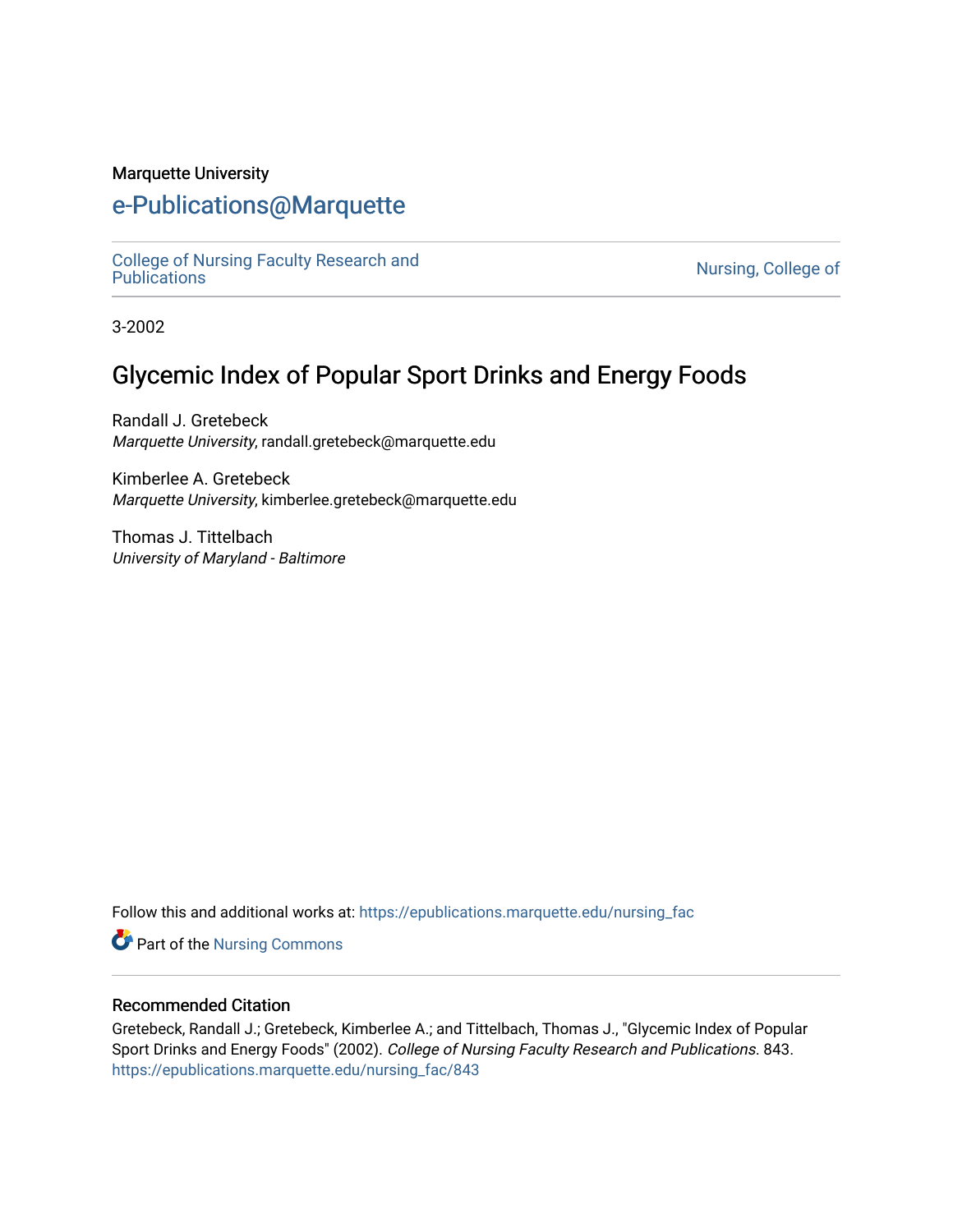**Marquette University**

# **e-Publications@Marquette**

# *Nursing Faculty Research and Publications/College of Nursing*

*This paper is NOT THE PUBLISHED VERSION;* **but the author's final, peer-reviewed manuscript.** The published version may be accessed by following the link in the citation below.

*Journal of the American Dietetic Association*, Vol. 102, No. 3 (March 2002): 415-417. [DOI.](https://doi.org/10.1016/S0002-8223(02)90097-0) This article is © Elsevier and permission has been granted for this version to appear in [e-Publications@Marquette.](http://epublications.marquette.edu/) Elsevier does not grant permission for this article to be further copied/distributed or hosted elsewhere without express permission from Elsevier.

# Glycemic Index of Popular Sport Drinks and Energy Foods

# Randall J. Gretebeck

Division of Health, Physical Education, and Recreation, College of Education, Wayne State University, Detroit, MI

## Kimberlee A. Gretebeck

Department of Nursing, University of Michigan, Ann Arbor, MI

#### Thomas J. Tittelbach

Division of Gerontology at University of Maryland, Baltimore, MD

Carbohydrate consumption before or during prolonged exercise can enhance endurance performance and after exercise can enhance restoration of glycogen stores (1). For these reasons, athletes are typically advised to increase carbohydrate intake before, during, and after exercise. The type of carbohydrate has recently been included in these recommendations, with the glycemic index used to characterize the blood glucose response to various carbohydrate-containing foods.

The concept of the glycemic index was introduced by Jenkins et al (2) in 1981 as a way of ranking foods on the actual postprandial blood glucose response, compared with a reference food—either glucose or white bread. The glycemic index is calculated by measuring the incremental area under the blood glucose curve, following ingestion of a test food providing 50 g carbohydrate, compared with the area under the blood glucose curve,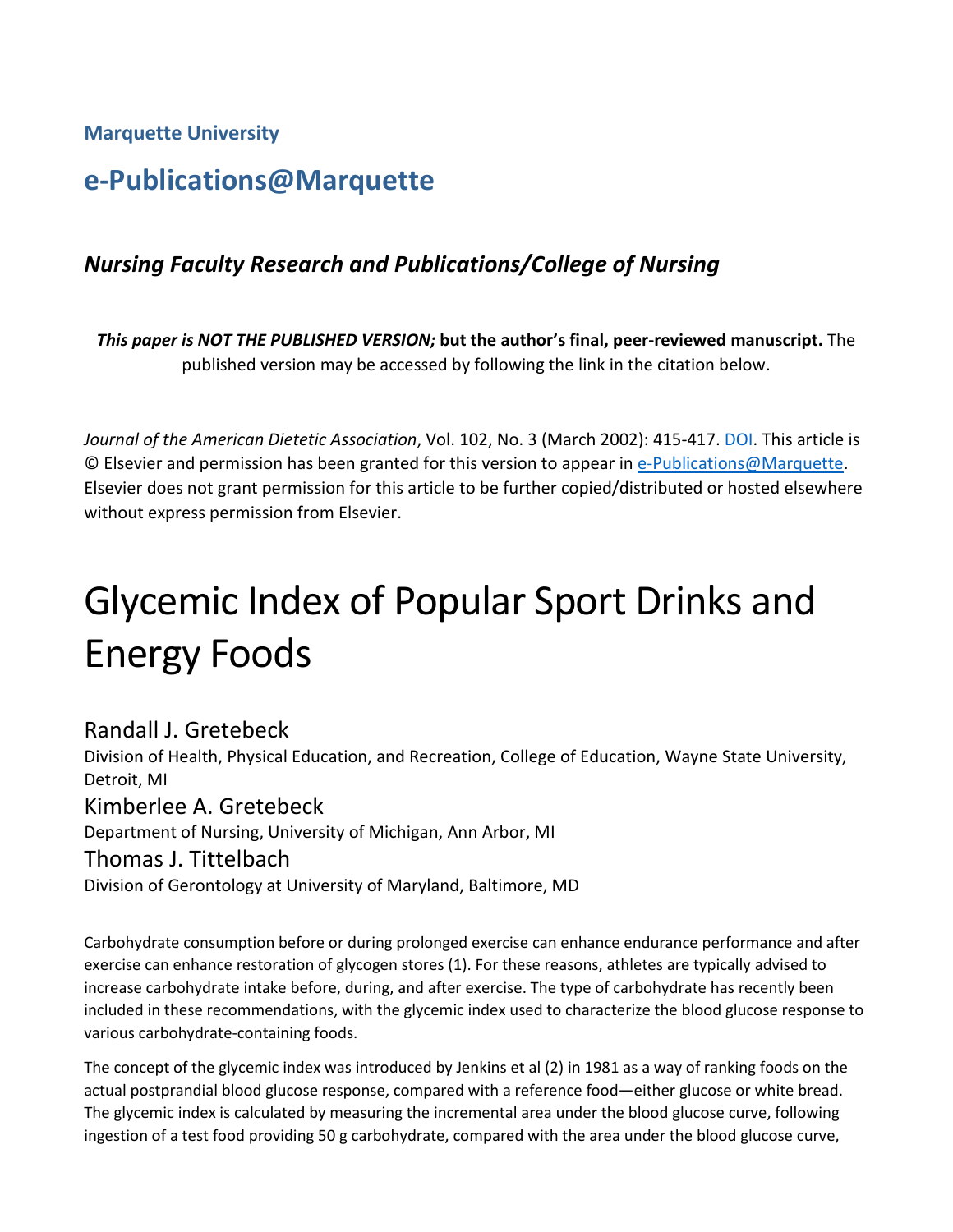following an equal carbohydrate intake from the reference food, with all tests being conducted after an overnight fast:

#### Glycemic index=Blood glucose area after test food Blood glucose area after reference food  $\times$  100

Using the glycemic index, or comparison to a reference food, addresses the considerable interindividual variability in the absolute glycemic response to foods. Tables on the measured glycemic index of various carbohydrate-rich foods have been published (3); the benefits of using glycemic index to counsel people remains in debate (4).

The provision of blood glucose to fuel performance during exercise and restore glycogen reserves after exercise is a concern for athletes. In addition, athletes may have difficulty consuming mixed meals or several different food items during or immediately after exercise. Indeed, a number of diet plans and food supplements have been designed for athletes specifically to spare glycogen during exercise and restore glycogen after exercise. In general, low glycemic index carbohydrate foods have been recommended for consumption before prolonged exercise to promote carbohydrate availability. Moderate to high glycemic index carbohydrate foods and drinks are considered appropriate during prolonged exercise (5). High glycemic index carbohydrates are considered the best choice to enhance glycogen storage after exercise by promoting greater glucose and insulin responses.

Although some of these recommendations are debated (5) and further investigation is needed, these recommendations have already been incorporated into some sport nutrition guidelines. Unfortunately, these guidelines can be difficult for athletes to follow, simply because the glycemic index for foods specifically designed for and often used by athletes before, during, and after training and competition have not been measured. Therefore, the purpose of this investigation was to measure the glycemic index of some foods specifically marketed to or used by athletes before, during, and after exercise. We considered 3 categories of sport foods: sport drinks, energy bars, and meal-replacement drinks.

# METHODS

## Subjects

The majority of glycemic index studies use 5 to 7 subjects (3). For this study, 5 apparently healthy adult subjects (3 men and 2 women who were recreationally active and reported no health problems) volunteered to participate after approval by the Human Subjects Review Committee at Purdue University, West Lafayette, Indiana.

#### Measurements

Glycemic index was measured according to Wolever et al (6). Originally, the glycemic index was based on a 50-g glucose solution as the standard (the glycemic index of glucose=100) (2). White bread may also be used as the standard; however, much of the research concerning carbohydrates and athletic performance is based on the use of glucose solutions 7, 8, 9, and most of the sport foods used by athletes are in liquid form. Thus, we defined the glycemic response of glucose as 100, which can be converted to the white bread standard by multiplying by 1.34 (6).

Each subject completed 3 tests using glucose as the reference food, with the mean result being used as the reference to calculate the glycemic index values of the test foods, which were each tested once in random order by all subjects (6). Blood glucose was measured on whole capillary blood samples using One Touch blood glucose meters checked for accuracy using high, low, and normal test solutions available from the manufacturer (Lifescan Inc, Milpitas, Calif.). After an overnight fast, blood glucose was measured at 0,15,30,45,60,90, and 120 minutes after the start of consuming the test food. However, if subjects returned to baseline or below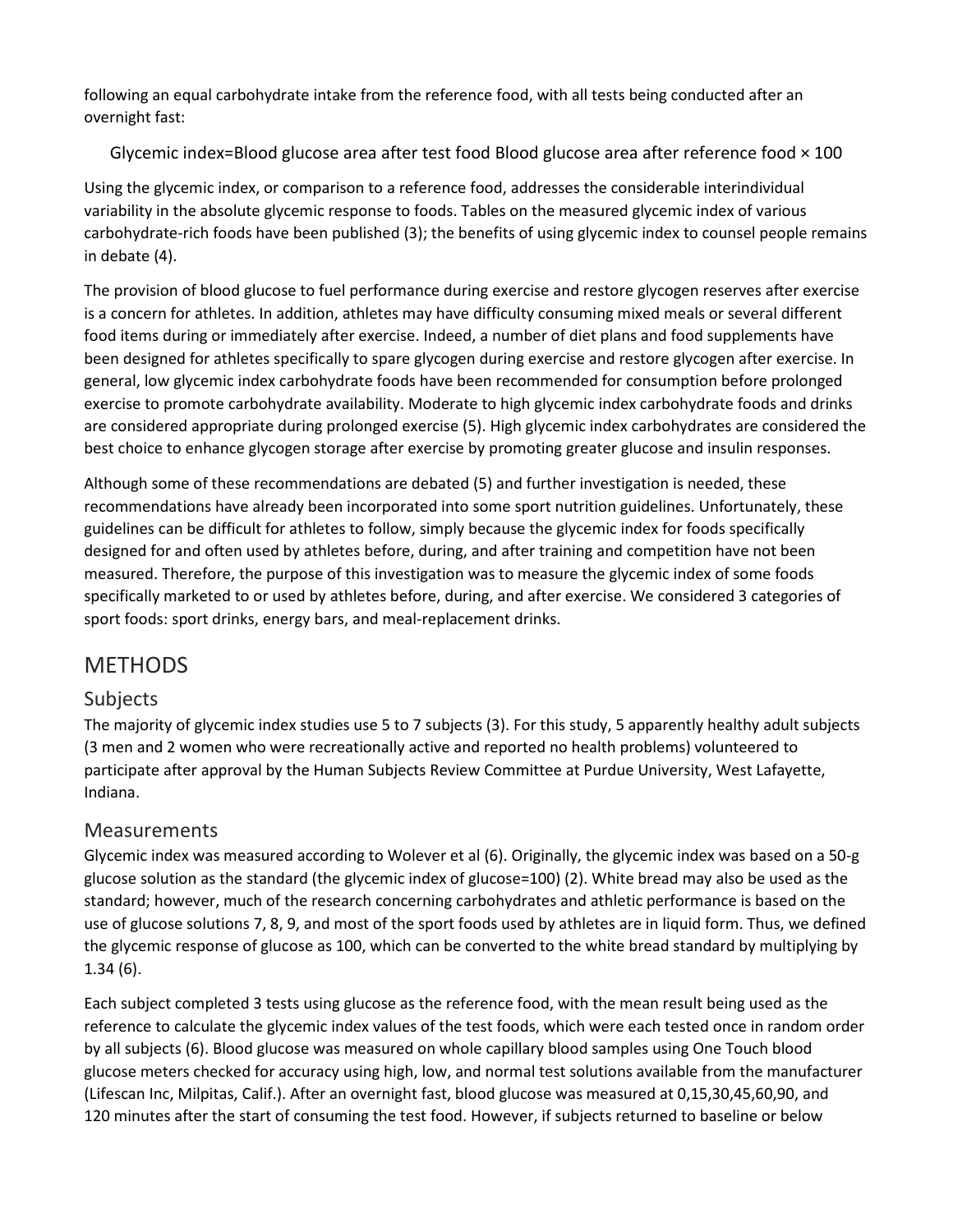baseline before 2 hours, blood sampling was discontinued and the time of return to baseline was determined by interpolation according to Wolever (6). Results were compared with glucose with *t* tests using the Bonferroni adjustment for multiple comparisons (10). The foods and amounts that were tested are shown in the Table.

| <b>Product (flavor)</b>           | <b>Total weight</b> | Carbohydrate (g) | Protein (g)  | Fat $(g)$      | Energy(kcal) | Glycemic   | P        |
|-----------------------------------|---------------------|------------------|--------------|----------------|--------------|------------|----------|
|                                   | consumed (g)        |                  |              |                |              | index      | value*   |
| Glucose solution                  | 355                 | 50               | $\mathbf{0}$ | $\Omega$       | 200          | 100        |          |
| <b>Sport drinks</b>               |                     |                  |              |                |              |            |          |
| GatorLode <sup>a</sup> (Orange)   | 243                 | 50               | 0            | 0              | 200          | 100±21     | 0.601    |
| Gatorade <sup>a</sup> (Orange)    | 858                 | 50               | $\mathbf 0$  | $\mathbf 0$    | 200          | 89±27      | 0.479    |
| XLR8 <sup>b</sup> (Orange)        | 955                 | 50               | $\mathbf{0}$ | $\Omega$       | 200          | 68±15      | 0.010    |
| Poweraid <sup>c</sup> (Orange)    | 633                 | 50               | $\Omega$     | $\Omega$       | 200          | $65 + 11$  | $0.004*$ |
| Cytomax <sup>d</sup> (Orange)     | 1,183               | 50               | $\mathbf 0$  | 0              | 250          | $62 + 15$  | $0.007*$ |
| Allsport <sup>e</sup> (Orange)    | 591                 | 50               | 0            | $\mathbf 0$    | 200          | 53±9       | $0.000*$ |
| <b>Energy bars</b>                |                     |                  |              |                |              |            |          |
| Cliff bar <sup>f</sup> (Cookies & | 67                  | 50               | 13           | 4              | 290          | $101 + 27$ | 0.998    |
| Cream)                            |                     |                  |              |                |              |            |          |
| Power                             | 72                  | 50               | 11           | $\overline{2}$ | 256          | $83 + 25$  | 0.256    |
| bar <sup>g</sup> (Chocolate)      |                     |                  |              |                |              |            |          |
| PR-bar <sup>h</sup> (Cookies 'N   | 118                 | 50               | 33           | 17             | 478          | $81 + 26$  | 0.195    |
| Cream)                            |                     |                  |              |                |              |            |          |
| MET-Rx bar <sup>i</sup> (Vanilla) | 100                 | 50               | 28           | $\overline{3}$ | 340          | 74±26      | 0.132    |
| Meal replacements                 |                     |                  |              |                |              |            |          |
| GatorPro <sup>a</sup> (Chocolate) | 275                 | 50               | 14           | 5              | 304          | 89±18      | 0.961    |
| Optifuel <sup>h</sup>             | 355                 | 50               | 10           | $\Omega$       | 240          | 78±18      | 0.070    |
| Ensure® (Vanilla)                 | 283                 | 50               | 11           | $\overline{7}$ | 310          | $75 + 23$  | 0.098    |
| Boost High                        | 343                 | 50               | 23           | 9              | 360          | $59 + 20$  | 0.015    |
| Protein <sup>k</sup> (Vanilla)    |                     |                  |              |                |              |            |          |
| MET-Rx <sup>j</sup> (Vanilla)     | 1,242               | 50               | 84           | 5              | 632          | 58±36      | 0.082    |
| Boost <sup>k</sup> (Vanilla)      | 283                 | 50               | 12           | 5              | 300          | 53±9       | $0.000*$ |

Table. Food products consumed and glycemic index (mean±standard deviation) for 5 recreationally active adults

<sup>∗</sup>Significantly lower than glucose (*P*<05) using f tests with Bonferroni adjustment for multiple comparisons (Godfrey KAM. *N EnglJ Med.* 1985; 13:1450-1456).

<sup>a</sup>Gatorade, Chicago, III.

b Softpac Industries Inc., Plymouth, Minn.

c Coca-Cola Company, Atlanta, Ga.

<sup>d</sup>Cytosport, Concordia, Calif.

<sup>e</sup>PepsiCo Inc., Somers, NY.

f Cliff bar Inc., Berkeley, Calif.

g Power bar Inc., Berkeley, Calif.

h Twin Laboratories Inc., Ronkonkowa, NY.

i Met=Rx Sibstrate Technology Inc., Irvine, Calif.

j Abbott Laboratories, Columbus, Ohio.

k MeadJohnson, Evansville, Ind.

# Results and Discussion

Results showing the glycemic index for food products in each category are shown in the Table. The glycemic index may have an important role in athletic performance where the depletion of endogenous carbohydrate is a limiting factor (11); yet, the glycemic index for sport nutrition commercial products has not been readily available. This investigation shows that there is a wide range in glycemic index for sport drinks, energy bars, and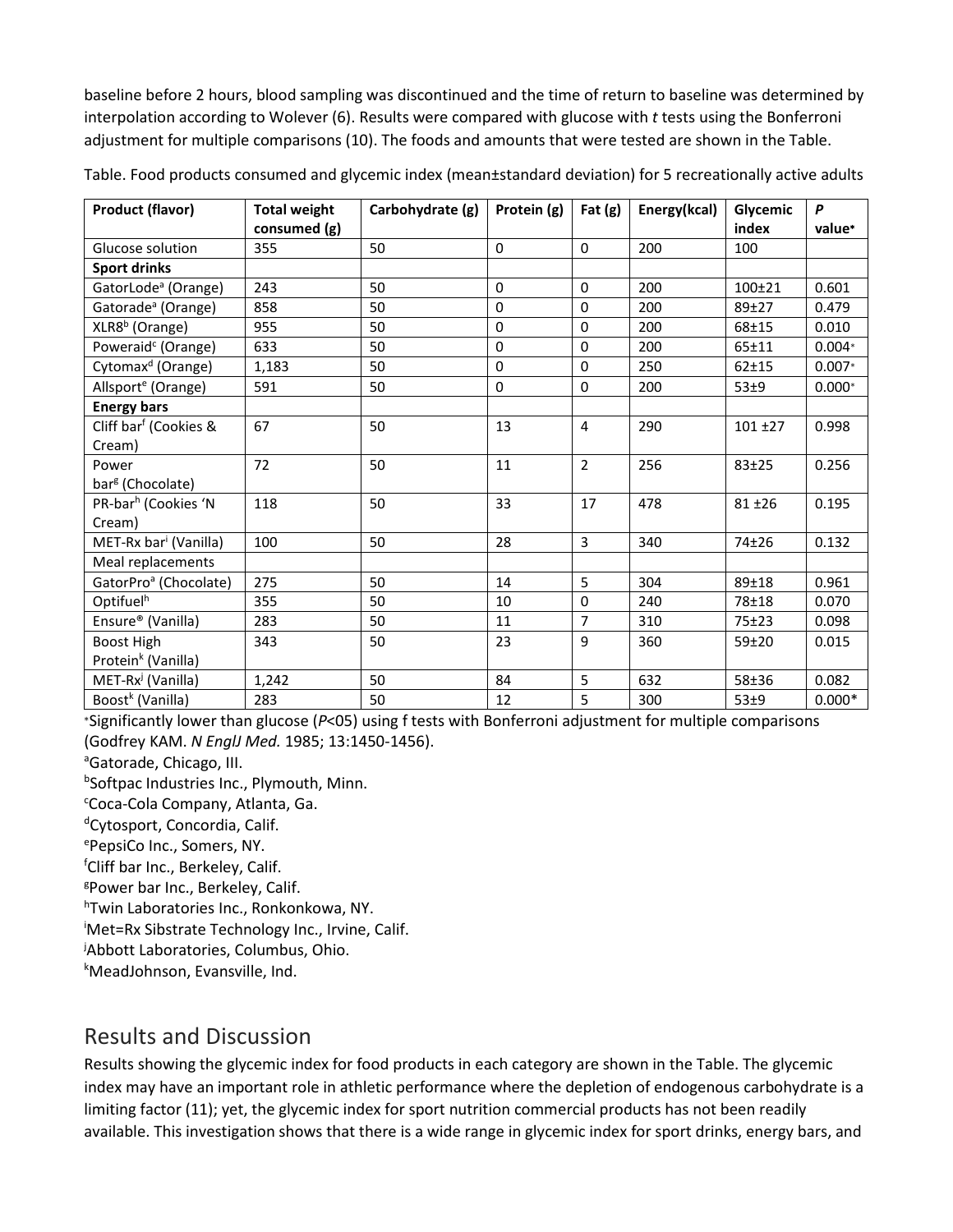meal-replacement drinks. There are a number of attributes of carbohydrate-rich foods that may be of value to athletes including the nutritional value, palatability, portability, cost, gastric comfort, and ease of preparation. This investigation provides an additional piece of information allowing athletes to make more informed choices.

A general indication of the type of carbohydrate in these products is found on the product labels. The most common ingredient was high fructose corn syrup. Major ingredients are listed in descending order on product labels—high fructose corn syrup was the first ingredient listed in some products and appeared much further down the ingredient list for other products. However, the amount of actual fructose in the high fructose corn syrup could not be discerned from the label. Thus, the label on the products did not necessarily provide a good indication of the glycemic response caused by these products. The published glycemic index for fructose is 23 (3), which is lower than all the products tested. The concentration of carbohydrates in the sport drinks evaluated in this investigation ranged from 4% to 20%, and the resulting volumes ingested to provide 50 g carbohydrate ranged from 0.24 to 1.18 L (Table). The American College of Sports Medicine recommends that carbohydrates should be ingested throughout exercise at a rate of 30 to 60 g h<sup>-1</sup>, keeping the carbohydrate concentration below 10% (g.100 m $I^{-1}$  of fluid). Thus, the carbohydrate concentration of some products conformed more closely to guidelines for use during exercise than others. Indeed, one product in particular (Gatorlode; Gatorade, Chicago, Ill.) is not intended or marketed for use during exercise but rather for use after exercise to replenish glycogen stores.

The energy contents of the sport drinks tested were relatively similar. The energy bars varied dramatically in energy content (Table) because of the variable amounts of protein and fat. This produced much more variability in the glycemic response. Coleman et al (12) has concluded that liquid and solid carbohydrate feedings consumed during exercise are equally effective in increasing blood glucose and improving performance and also similarly effective in promoting glycogen repletion following exercise. This study showed that the glycemic index of the energy bars did not significantly differ from glucose (*P*<0.05) even though they varied widely in energy content based on the 50-g carbohydrate requirement for measuring glycemic index.

Meal-replacement drinks were included in this investigation because they are used increasingly by athletes to supplement a regular diet. These products showed the widest range in the peak glucose response (mean values ranged from a low of 4.7 to a high of 7.3 mmol/ $L^1$  for Met-Rx and Optifuel, respectively) but not in glycemic index, which points to a possible shortcoming in the use of the glycemic index for athletes. The classification of foods according to their glycemic index does not consider the insulin response, which has large effects on metabolism and is functionally significant because it regulates glucose disposal. Therefore, the classification of foods according to their glycemic index is recognized to be rather simplistic. However, its functional significance for describing the metabolic effects of carbohydrate ingestion is certainly better than the prevalent classification of simple or complex carbohydrate. This is especially important for athletes who use sport nutrition commercial products to improve performance or aid in recovery.

#### Applications

The glycemic index provides a relatively new form of nutrition information that some educators have already incorporated into dietary advice for athletes (5). The purpose of this study was to meet the needs of sport nutrition professionals who use commercial products and wish to incorporate the use of glycemic index in their dietary advice for athletes. They cannot do so if they do not know what the glycemic index is. Food labels list the amount of carbohydrate in products, but the amounts of each type of carbohydrate can only be indirectly inferred from a descending list of ingredients by weight. As these results show, products with similar ingredients on their labels can produce a markedly different glycemic index.

*This research was supported in part by a grant to R. J. Gretebeck from the Gatorade Sports Science Institute, PO Box 75886, Chicago, IL 60675-5886*.